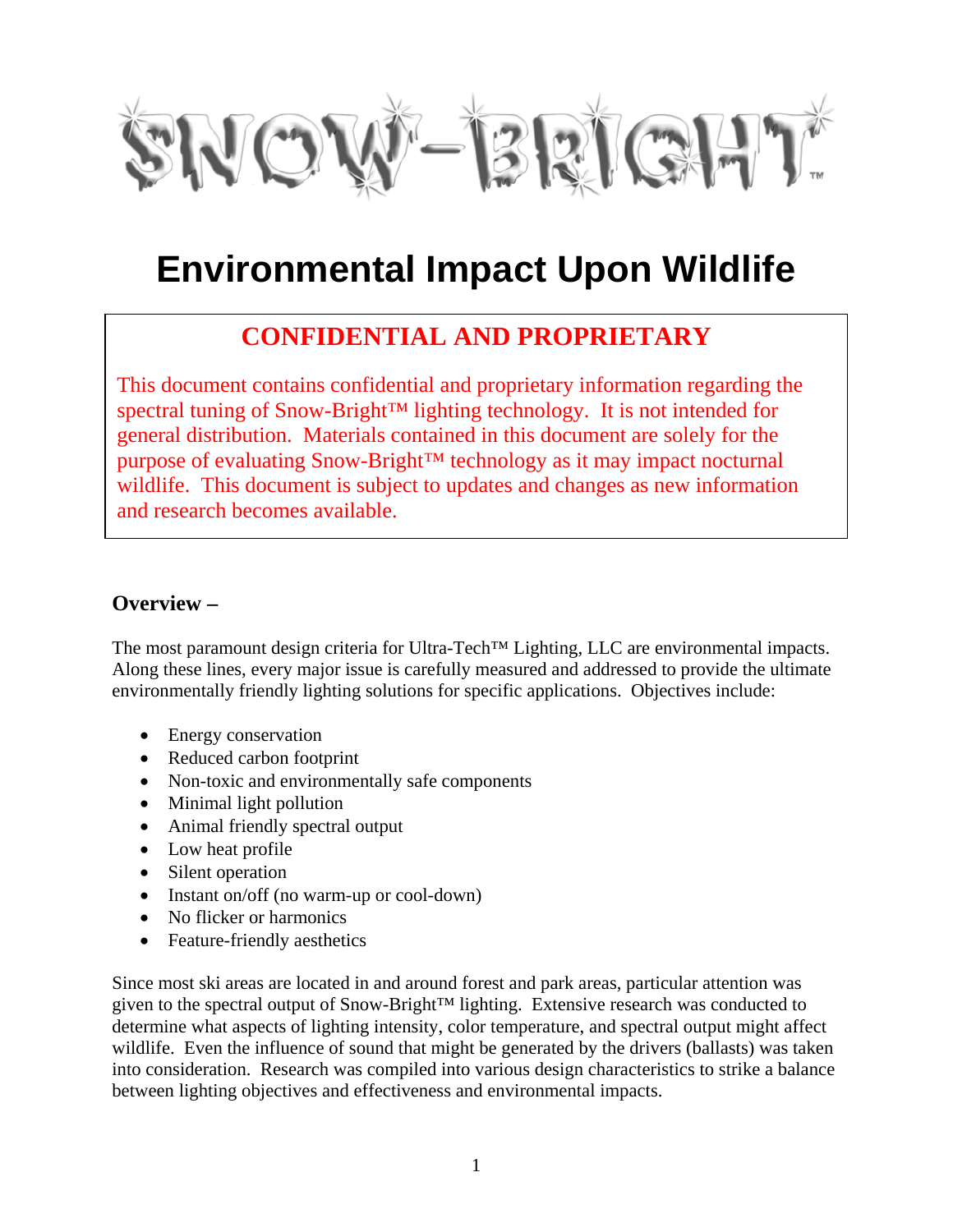# **Vision Characteristics of Nocturnal Wildlife –**

A wide range of wildlife considerations exist when designing lighting for snow recreation areas. Nocturnal wildlife includes mammals and birds. Although there are nocturnal reptiles, they generally do not make their habitat mountains and snowy regions. Exceptions include the Tiger Salamander (Ambystoma Tigrinum), Boreal Toad (Bufo Boreas), Boreal Chorus Frog (Pseudacris Maculata), Wood Frog (Rana Slyvatica), Western Terrestrial Garter Snake (Thamnophis Elegans) and the Snapping Turtle (Chelydra Serpentina). Since nocturnal reptiles generally avoid artificially lit areas, Snow-Bright™ lighting has negligible impact upon these species.

Common to most nocturnal mammals are retinas dominated by rod photoreceptor cells which detect shape and light intensity, but do not resolve color. Rod dominance is better in low light and is a feature shared by canines (dogs) and felines (cats). Many nocturnal animals have a reflective layer behind the retina called the *taptum lucidum* that acts to reflect light back onto the retina to intensify image resolution in low light. This exists among foxes, bobcats, cougars, w[olves, deer and](http://www.teratologic.com/2011/01/project-moose.html)  moose. This layer makes eyes appear to glow in the dark.



Bears are not specifically nocturnal; however, they have active lives during the day and night.



Bears have keen night vision, but share similar retinal characteristics with humans. Bears have both rods and cones and can resolve color in the human visual range from approximately 480nm to 720nm. The expression, "Sees like a bear," is attributed to the sharp eyesight believed to be inherent in the American Black Bear.

Owls make up the majority of nocturnal birds and have very unique vision. The owl's eyes are fixed forward in the head and are also

rod dominant. The eyes are exceptionally large relative to the brain and capable of processing motion, and shadows. Owls do not resolve color well. They have extraordinary peripheral vision, but must move their heads to change their field of view. Most owls are disturbed by intense singular light sources. They are amenable to full moonlight.



## **Snow-Bright™ Interaction –**

All nocturnal wildlife can be disturbed by artificial light at night. Bright light can be a distraction and may disrupt natural circadian rhythms. The first objective in designing night lighting for areas within wildlife habitats is to balance intensity and utility. This means producing the *minimal* amount of light necessary to accomplish the *necessary* illumination. Snow-Bright™ technology takes a unique and *new approach* by concentrating light within the visually effective range of the human eye while emphasizing spectral frequencies that most effectively reflect off the crystal construct of snow.

Crystals have the capacity to slow down and refract light. The "brilliant" characteristics of a diamond are attributed to the internal refraction within the gem. Water crystals have similar properties. By

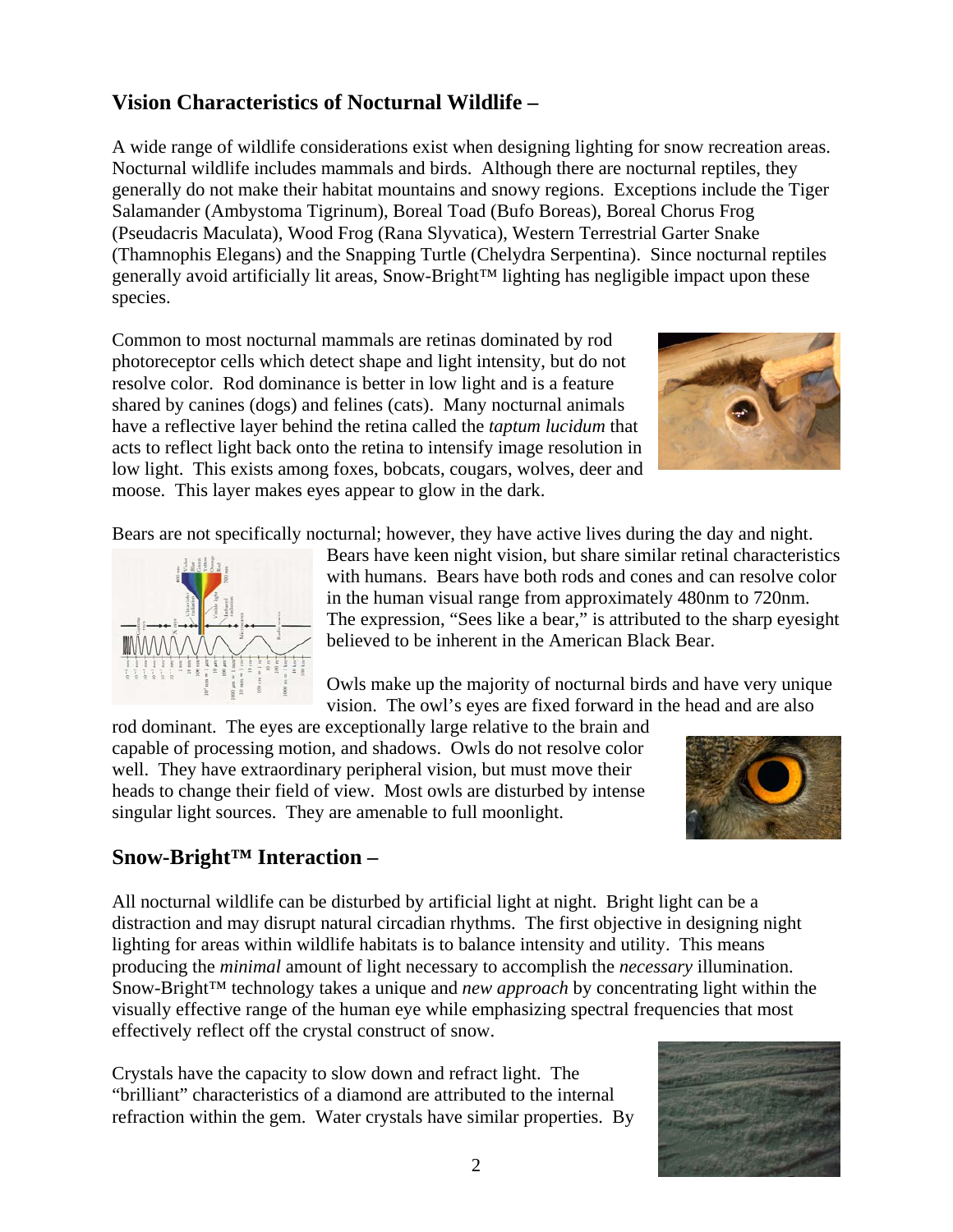focusing the specialized Snow-Bright™ spectral output at the proper angle to the snow surface, the technology actually transmits light laterally much the same way as a fiber optic cable, but with refractory release along the way. This carefully designed feature reduces glare from the snow and creates an exceptional *glowing effect* that enhances visual acuity *from the snow surface.*

Wildlife presumably sees Snow-Bright™ as a modestly higher intensity than full moonlight on a



clear evening. In sharp contrast to conventional lighting that uses high pressure sodium or metal halide bulbs, Snow-Bright™ fixtures can be directly viewed without significant discomfort. This is *impossible* with other modern lighting technologies like light emitting diodes (LEDs) or light emitting plasma (LEP) which will actually damage the retina if directly viewed.

Concerns that Snow-Bright™ lighting might attract wildlife because it does not produce the same "fear factor" as more intense conventional lighting are unfounded. Although animals and birds are less disturbed by gentle Snow-Bright™ lighting, they are sufficiently apprehensive about entering a lighted and active area to keep a safe distance. The important element is to prevent light *over stimulation* and avoid intensity that could be damaging to wildlife vision. Further, Snow-Bright™ fixtures are *full cut-off* which means they do not bleed or spread light beyond their intended focus area.

Specifically, the lower intensity of Snow-Bright™ lighting interacts in a far more healthful manner for animals with tapetum lucidium; the reflective membrane behind the retina. Since the purpose of this membrane is to reflect light back within the eye, the lower the lumen intensity, the *less disturbing and damaging* the light will be. Encounters with animals like the red fox, deer, and moose prove the point. In the case of the red fox, conventional lighting can attract, and then stun. This is demonstrated by a simple experiment where the light is directed at 90 degrees to the fox's path and then turned to face the animal. Snow-Bright™ lights do not have the same effect. The fox is undisturbed by the light intensity *even when directly focused*.

Intense light has a similar impact upon moose and caribou. The tendency is to attract first and then stun; hence, the expression, "A deer in the headlights." Typically, a 1,000W metal halide or 1,200W high pressure sodium light will be replaced with a 300W or 400W Snow-Bright™ fixture. The direct intensity may be reduced by as much as 60%, however, the "visually effective lumens" that can be detected by the *human eye* can be the



same *or greater*. This is a major Snow-Bright<sup>™</sup> difference. Skiers, snowboarders, and tubers can use the light most effectively while rod dominant species are minimally influenced.

Equally important, conventional lighting is characterized by a small concentrated light source



(the bulb) that is dispersed from a mirrored reflector. This concentration is what tends to be damaging to the eye and most disturbing to animals that may become fixated by such intense light. In contrast, Snow-Bright™ light is produced by elongated circular or rectangular tubes that cover a wide area. For example, the

diameter of a 300W Snow-Bright™ round magnetic induction bulb is 20 inches. The highly specialized dual-stage reflector uses a nano-